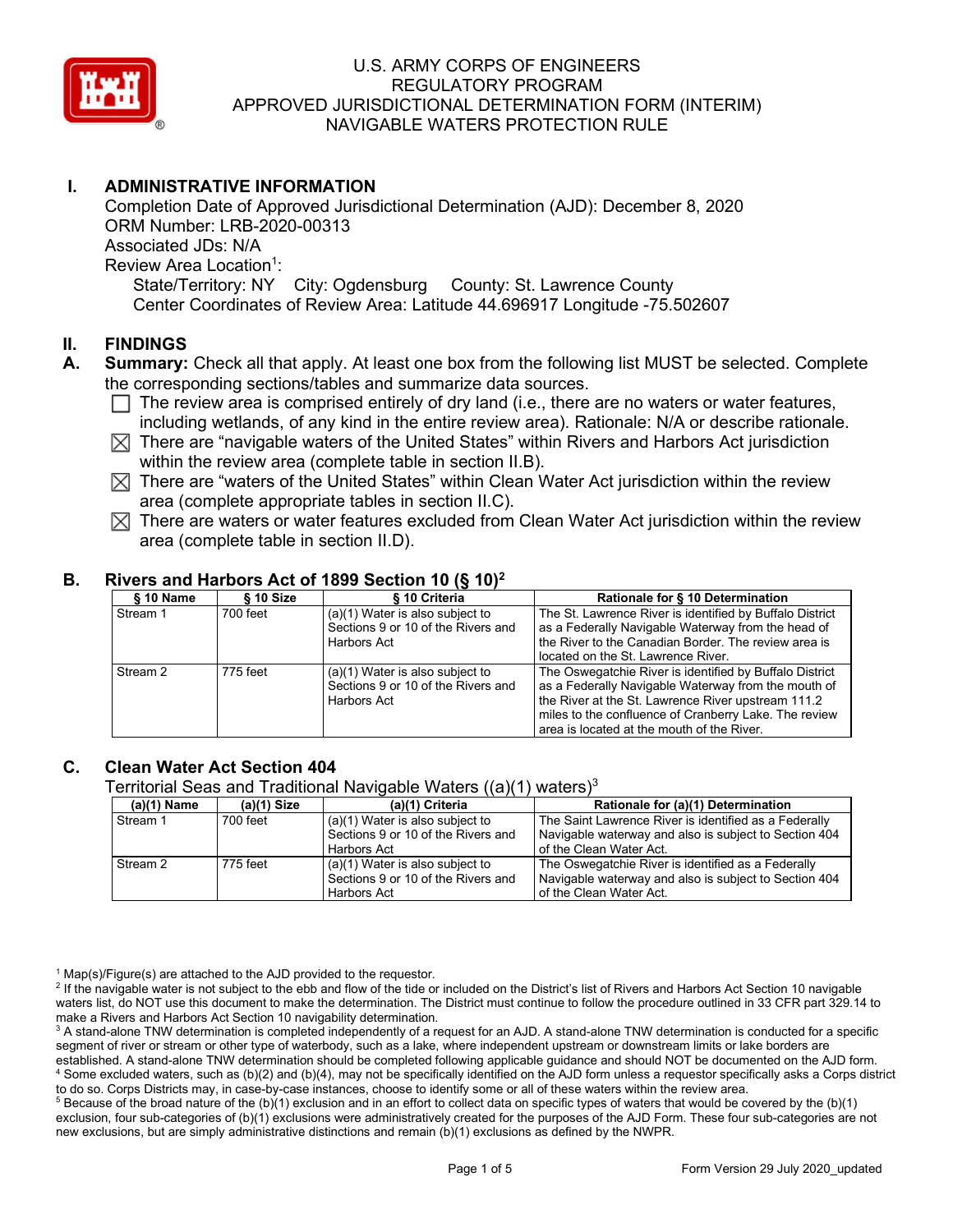

#### Tributaries ((a)(2) waters): **(a)(2) Name (a)(2) Size (a)(2) Criteria Rationale for (a)(2) Determination**<br>N/A **N/A** N/A N/A N/A N/A

### Lakes and ponds, and impoundments of jurisdictional waters ((a)(3) waters):

| (a)(3)<br>Name | .2112<br><b>Size</b> | (a)(3)<br>Criteria | (a)(3) Determination<br><b>Rationale</b><br>for |
|----------------|----------------------|--------------------|-------------------------------------------------|
| N/A            | N/A                  | N/A                | N/A                                             |

#### Adjacent wetlands ((a)(4) waters):

| $(a)(4)$ Name | $(a)(4)$ Size | (a)(4) Criteria | Rationale for (a)(4) Determination                                                               |  |  |
|---------------|---------------|-----------------|--------------------------------------------------------------------------------------------------|--|--|
| Wetland B     | $0.01$ acres  |                 | $(a)(4)$ Wetland abuts an $(a)(1)-(a)(3)$   Wetland B is adjacent to and abuts the Ordinary High |  |  |
|               |               | water           | Water line of the St. Lawrence River.                                                            |  |  |

## **D. Excluded Waters or Features**

Excluded waters  $((b)(1) - (b)(12))^4$ :

| <b>Exclusion Name</b> | $\frac{1}{2}$<br><b>Exclusion Size</b> | $\sqrt{2}$ $\sqrt{2}$ $\sqrt{2}$ $\sqrt{2}$ $\sqrt{2}$ $\sqrt{2}$<br>Exclusion <sup>5</sup> | <b>Rationale for Exclusion Determination</b>                                                                                                                                                                                                                                                                                                                                                                                                                                                                                                                                                                                                      |
|-----------------------|----------------------------------------|---------------------------------------------------------------------------------------------|---------------------------------------------------------------------------------------------------------------------------------------------------------------------------------------------------------------------------------------------------------------------------------------------------------------------------------------------------------------------------------------------------------------------------------------------------------------------------------------------------------------------------------------------------------------------------------------------------------------------------------------------------|
| Wetland A             | 0.4 acres                              | (b)(1) Non-adjacent wetland                                                                 | Wetland A does not abut any $(a)(1)-(a)(3)$ water. The<br>nearest (a)(1)-(a)(3) waters are the St. Lawrence River,<br>an (a)(1) water, approximately 175 feet from Wetland A<br>and the Oswegatchie River, an (a)(1) water,<br>approximately 300 feet from Wetland A. Wetland A<br>does not abut the St. Lawrence River or the<br>Oswegatchie River.                                                                                                                                                                                                                                                                                              |
|                       |                                        |                                                                                             | Wetland A is not inundated by any $a(1)$ -a(3) water<br>during a typical year. There is no evidence to indicate<br>that the St. Lawrence River or the Oswegatchie River<br>inundates any part of Wetland A during a typical year.<br>The St. Lawrence River experienced record high water<br>levels of any year in history on 6/15/2019 and oblique<br>aerial photographs taken on 6/26/2020 at water levels<br>approximately five inches lower show that even during<br>extreme high water, the St. Lawrence and Oswegatchie<br>Rivers do not inundate Wetland A. There is no<br>evidence of Wetland A being inundated during any<br>other year. |
|                       |                                        |                                                                                             | Wetland A is not separated from an adjacent water by a<br>natural berm or feature. The area on all four sides of<br>Wetland A have been manipulated by grading and<br>development, to include historical development dating<br>back to at least the War of 1812, development as the<br>primary rail depot and port along the St. Lawrence<br>River, and recent development of driveways and<br>walking trails on all sides of Wetland A.<br>Wetland A is separated from potential adjacent waters<br>by manmade features. As stated above, Wetland A is                                                                                           |
|                       |                                        |                                                                                             | surrounded on all sides by at least two manmade                                                                                                                                                                                                                                                                                                                                                                                                                                                                                                                                                                                                   |

 $1$  Map(s)/Figure(s) are attached to the AJD provided to the requestor.

<sup>2</sup> If the navigable water is not subject to the ebb and flow of the tide or included on the District's list of Rivers and Harbors Act Section 10 navigable waters list, do NOT use this document to make the determination. The District must continue to follow the procedure outlined in 33 CFR part 329.14 to make a Rivers and Harbors Act Section 10 navigability determination.

<sup>3</sup> A stand-alone TNW determination is completed independently of a request for an AJD. A stand-alone TNW determination is conducted for a specific segment of river or stream or other type of waterbody, such as a lake, where independent upstream or downstream limits or lake borders are established. A stand-alone TNW determination should be completed following applicable guidance and should NOT be documented on the AJD form. <sup>4</sup> Some excluded waters, such as (b)(2) and (b)(4), may not be specifically identified on the AJD form unless a requestor specifically asks a Corps district to do so. Corps Districts may, in case-by-case instances, choose to identify some or all of these waters within the review area.

 $5$  Because of the broad nature of the (b)(1) exclusion and in an effort to collect data on specific types of waters that would be covered by the (b)(1) exclusion, four sub-categories of (b)(1) exclusions were administratively created for the purposes of the AJD Form. These four sub-categories are not new exclusions, but are simply administrative distinctions and remain (b)(1) exclusions as defined by the NWPR.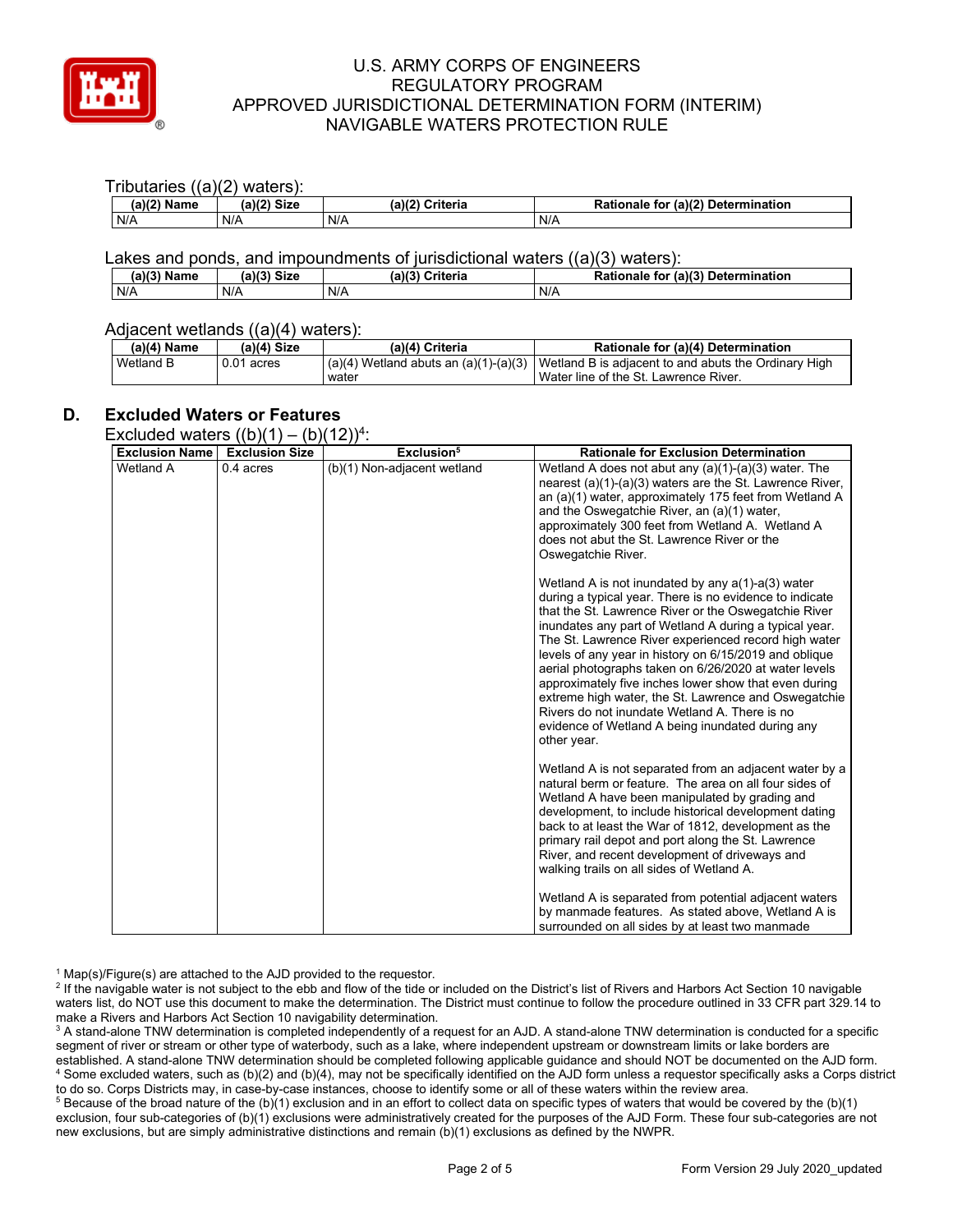

|  | features to include a driveway and walking trails, there  |
|--|-----------------------------------------------------------|
|  | I is no culvert or other connection that connects Wetland |
|  | A to any other feature. The current manmade features      |
|  | were recently installed, and there is no record of        |
|  | permits for them or other work on the peninsula. In       |
|  | Oblique photography from ConnectExplorer, dated           |
|  | 6/26/2019, water levels were near an all time high on     |
|  | the St. Lawrence River and the Oswegatchie River,         |
|  | even at these high water levels, there is no direct       |
|  | connection between Wetland A and any other water          |
|  | and Wetland A is separated by manmade features.           |

## **III. SUPPORTING INFORMATION**

- **A. Select/enter all resources** that were used to aid in this determination and attach data/maps to this document and/or references/citations in the administrative record, as appropriate.
	- **\_X\_** Information submitted by, or on behalf of, the applicant/consultant: *Initial Drawing Set and Wetland Delineation Map submitted 02/10/2020 by Chazen Engineering. Full Wetland Delineation Report, revised after the virtual site visit, dated 6/5/2020 by Chazen Engineering.*  This information is sufficient for purposes of this AJD. Rationale: *N/A.*
		- **\_\_\_** Data sheets prepared by the Corps: *Title(s) and/or date(s).*
	- **\_X\_** Photographs: *Google Earth Pro Aerial Photos dated: 5/13/2014; 9/25/2015; 9/18/2017; and 7/3/2018. Oblique photography from ConnectExplorer dated: 6/26/2019.*
	- **\_X\_** Corps Site visit(s) conducted on: *Virtual Site Visit conducted on 4/14/2020.*
	- **\_\_\_** Previous Jurisdictional Determinations (AJDs or PJDs): *ORM Number(s) and date(s).*
	- **\_X\_** Antecedent Precipitation Tool: *provide detailed discussion in Section III.B.*
	- **\_X\_** USDA NRCS Soil Survey: *USDA Web Soil Survey [\(https://websoilsurvey.nrcs.usda.gov/app/\)](https://websoilsurvey.nrcs.usda.gov/app/) Accessed November 10, 2020*
	- **\_X\_** USFWS NWI maps: *National Wetland Inventory Map [\(https://www.fws.gov/wetlands/data/Mapper.html\)](https://www.fws.gov/wetlands/data/Mapper.html) accessed November 10, 2020.*
	- **\_X\_** USGS topographic maps: *Ogdensburg West Quad, USGS 1:24K*

| Other data Sources used to ald in this determination. |                                                                                             |  |  |  |
|-------------------------------------------------------|---------------------------------------------------------------------------------------------|--|--|--|
| Data Source (select)                                  | Name and/or date and other relevant information                                             |  |  |  |
| <b>USGS Sources</b>                                   | N/A.                                                                                        |  |  |  |
| <b>USDA Sources</b>                                   | $N/A$ .                                                                                     |  |  |  |
| <b>NOAA Sources</b>                                   | $N/A$ .                                                                                     |  |  |  |
| <b>USACE Sources</b>                                  | $N/A$ .                                                                                     |  |  |  |
| State/Local/Tribal Sources                            | NYS Wetland Map (NYSDEC Environmental Resource Mapper website accessed November 10,         |  |  |  |
|                                                       | 2020) https://gisservices.dec.ny.gov/gis/erm/                                               |  |  |  |
| <b>Other Sources</b>                                  | NOAA Water Gauge water levels for Ogdensburg, NY                                            |  |  |  |
|                                                       | (https://tidesandcurrents.noaa.gov/waterlevels.html?id=8311030) accessed November 10, 2020. |  |  |  |

# **Other data sources used to aid in this determination:**

 $1$  Map(s)/Figure(s) are attached to the AJD provided to the requestor.

<sup>2</sup> If the navigable water is not subject to the ebb and flow of the tide or included on the District's list of Rivers and Harbors Act Section 10 navigable waters list, do NOT use this document to make the determination. The District must continue to follow the procedure outlined in 33 CFR part 329.14 to make a Rivers and Harbors Act Section 10 navigability determination.

 $5$  Because of the broad nature of the (b)(1) exclusion and in an effort to collect data on specific types of waters that would be covered by the (b)(1) exclusion, four sub-categories of (b)(1) exclusions were administratively created for the purposes of the AJD Form. These four sub-categories are not new exclusions, but are simply administrative distinctions and remain (b)(1) exclusions as defined by the NWPR.

<sup>&</sup>lt;sup>3</sup> A stand-alone TNW determination is completed independently of a request for an AJD. A stand-alone TNW determination is conducted for a specific segment of river or stream or other type of waterbody, such as a lake, where independent upstream or downstream limits or lake borders are established. A stand-alone TNW determination should be completed following applicable guidance and should NOT be documented on the AJD form. <sup>4</sup> Some excluded waters, such as (b)(2) and (b)(4), may not be specifically identified on the AJD form unless a requestor specifically asks a Corps district to do so. Corps Districts may, in case-by-case instances, choose to identify some or all of these waters within the review area.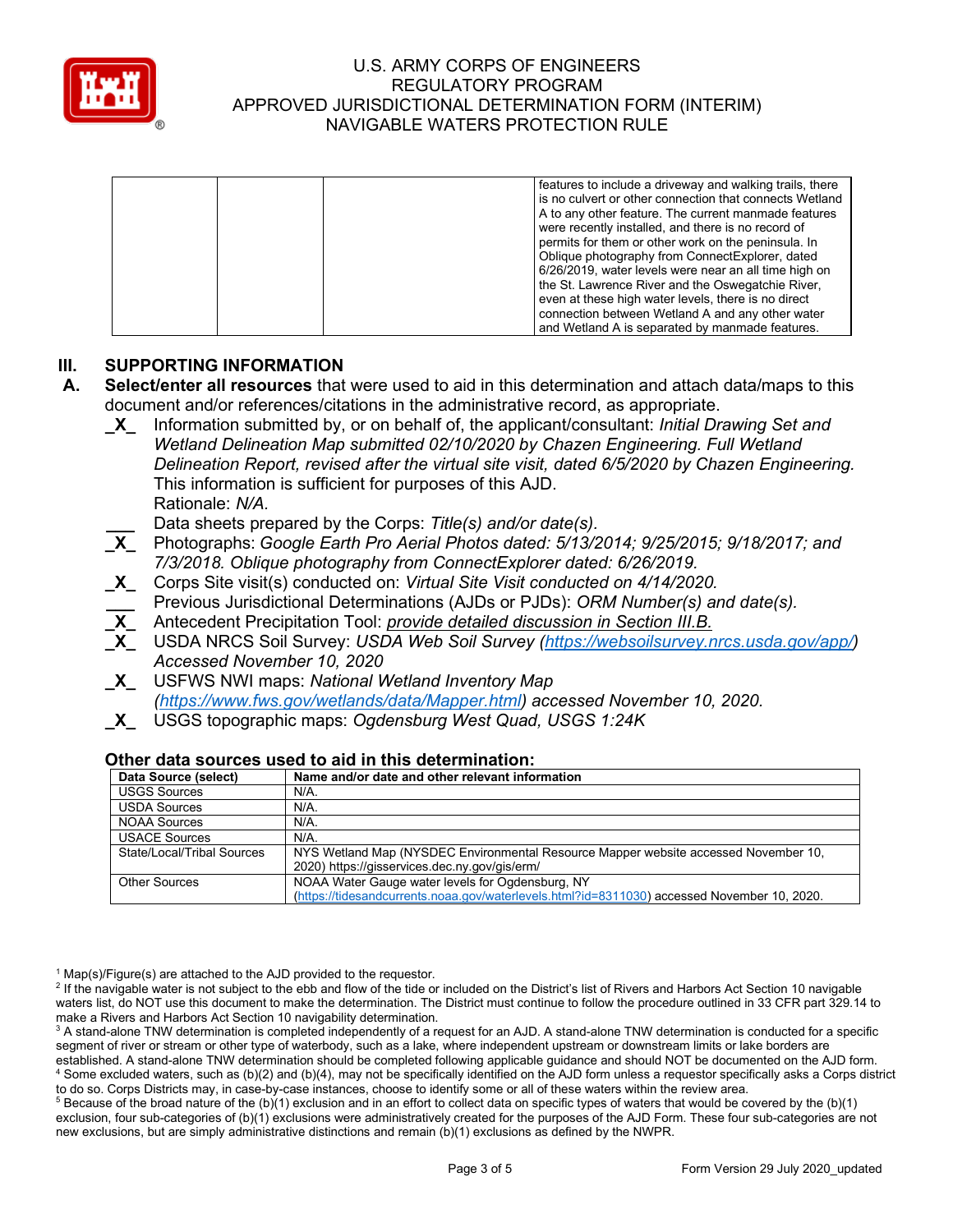

**B. Typical year assessment(s):** N/A or provide typical year assessment for each relevant data source used to support the conclusions in the AJD.

The APT pulls precipitation data from NOAA's Daily Global Historical Climatology Network. The APT evaluates normal precipitation conditions based on the three 30-day periods preceding the observation date. For each period, a weighted condition value is assigned by determining whether the 30-day precipitation total falls within, above, or below the 70<sup>th</sup> and 30<sup>th</sup> percentiles for totals from the same date range over the preceding 30 years. The APT then makes a determination of "normal," "wetter than normal," or "drier than normal" based on the condition value sum. The APT also displays results generated via the Palmer Drought Severity Index and the University of Delaware WebWIMP.

The attached table summarizes the APT results for each aerial photograph reviewed and one site visit. None of the photographs showed any evidence that Wetland A was connected to any other water, and it is notable that all the photographs and the site visit were conducted during normal conditions or wetter than normal conditions. During even the wettest conditions, there is no apparent connection between Wetland A and any other water. On April 14, 2020 a virtual site visit was conducted with the consultant walking the site with the consultant's wetland scientist while on camera and video conference. The separation between Wetland A and other waters was confirmed and there is no indication of a direct surface water connection over or through the barrier. The APT tool indicated that the conditions were normal for this time of year during the wet season.

| Latitude | Longitude  | Date      | PDSI Value | <b>PDSI Class</b> | Season     | <b>ARC Score</b> | <b>Antecedent Precip Condition</b> |
|----------|------------|-----------|------------|-------------------|------------|------------------|------------------------------------|
| 44.69566 | $-75.5031$ | 5/13/2014 | 2.79       | Moderate wetness  | Dry Season | 15               | Wetter than Normal                 |
| 44.69566 | $-75.5031$ | 9/25/2015 | 1.69       | Mild wetness      | Wet Season | 14               | <b>Normal Conditions</b>           |
| 44.69566 | $-75.5031$ | 9/18/2017 | 2.91       | Moderate wetness  | Wet Season | 12               | <b>Normal Conditions</b>           |
| 44.69566 | $-75.5031$ | 7/3/2018  | $-0.93$    | Incipient drought | Dry Season | 11               | <b>Normal Conditions</b>           |
| 44.69566 | $-75.5031$ | 6/26/2019 | 1.65       | Mild wetness      | Dry Season | 17               | Wetter than Normal                 |
| 44.69566 | $-75.5031$ | 4/14/2020 | $-0.51$    | Incipient drought | Wet Season | 12               | <b>Normal Conditions</b>           |

## **C. Additional comments to support AJD:**

The USGS Map (ORM) showed no wetlands at the project site. The NWI wetland map (ORM) shows only the St. Lawrence River and the Oswegatchie River and no other wetland within the review area. The NRCS soils maps show the entire project area to be Udorthents, loamy, which contains 1% hydric components, flooding and ponding frequency as none, and the depth to water table as 122 centimeters. The NYSDEC Environmental Resource Mapper shows no wetlands in the vicinity of the project site. Aerial photographs only show Wetland A in the Oblique photograph from June of 2019 when waters of the St. Lawrence River were near an all-time recorded high levels and the wetland

 $1$  Map(s)/Figure(s) are attached to the AJD provided to the requestor.

<sup>&</sup>lt;sup>2</sup> If the navigable water is not subject to the ebb and flow of the tide or included on the District's list of Rivers and Harbors Act Section 10 navigable waters list, do NOT use this document to make the determination. The District must continue to follow the procedure outlined in 33 CFR part 329.14 to make a Rivers and Harbors Act Section 10 navigability determination.

<sup>&</sup>lt;sup>3</sup> A stand-alone TNW determination is completed independently of a request for an AJD. A stand-alone TNW determination is conducted for a specific segment of river or stream or other type of waterbody, such as a lake, where independent upstream or downstream limits or lake borders are established. A stand-alone TNW determination should be completed following applicable guidance and should NOT be documented on the AJD form. <sup>4</sup> Some excluded waters, such as (b)(2) and (b)(4), may not be specifically identified on the AJD form unless a requestor specifically asks a Corps district to do so. Corps Districts may, in case-by-case instances, choose to identify some or all of these waters within the review area.

 $5$  Because of the broad nature of the (b)(1) exclusion and in an effort to collect data on specific types of waters that would be covered by the (b)(1) exclusion, four sub-categories of (b)(1) exclusions were administratively created for the purposes of the AJD Form. These four sub-categories are not new exclusions, but are simply administrative distinctions and remain (b)(1) exclusions as defined by the NWPR.